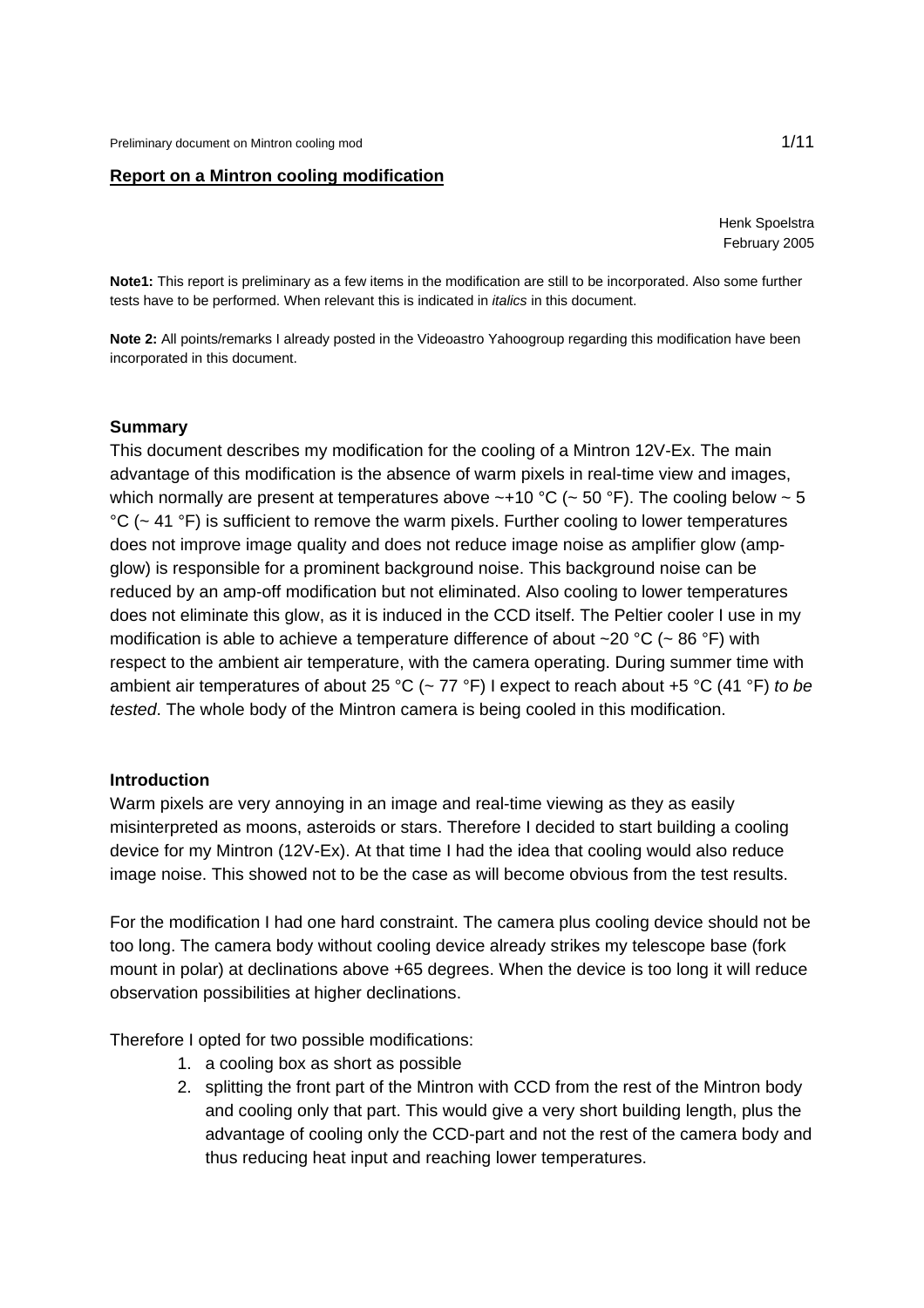Preliminary document on Mintron cooling mod<br>
2/11

This second option however forced me to extend the flat cable connecting the CCD-circuit board and the camera body. However after extensive search on the internet I could not find a longer cable (with 18 wires). Through my contacts I was kindly helped with some extra flat cables and connectors. These connectors needed to be removed from the printed circuit boards and soldered together. This is a laborious and difficult job. For the time being I decided to go on with the easier first option. I now am glad I did as test-results show that deep-cooling of the CCD does not improve anything. So the second option would only be beneficial in a shorter building length. A further advantage of the first option is that the Mintron stays complete and can be sold separately (if necessary in a later stage).

## **Lessons learned from this modification**

From this modification I learned two very important things:

 Very good insulation Good thermal contact

I have made several modifications before I came to this final modification. During all the tests I performed it showed that thermal grease between the cooling and heated parts is indispensable. Without thermal grease at certain contact points the cooling is not effective enough. Also very good insulation of the coldest parts is invaluable for reaching sufficient low temperatures.

#### **Point for attention**

As temperature drops at the camera, condensation of water and/or forming of ice is quite likely. Therefore good sealing of all parts is necessary. Cable entrances should be sealed from the outside air as well as the CCD window in front of the camera. *This last part is still under construction*.

#### **Parts for the modification**

For the modification I used some parts from an defective car cooling box at 12V. This car cooling box had a heat sink, a Peltier element and an aluminium cooling block attached to it. I did not use the fan from this cooling box. These cool boxes cost about 30 – 40 Euro's new. As the Peltier consumes quite some power I had to buy a 220VAC to 12V power supply.

In order to measure temperatures inside the Mintron and at the cooling block I bought a cheap indoor/outdoor temperature measuring device (costs a few Euro's). An image of this temperature device is shown further in the document. So the parts list is as follows:

Heat sink size  $12.3 \times 10 \times 3$  cm Cooling block size 4 (l)  $\times$  4 (w)  $\times$  3.3 (h) cm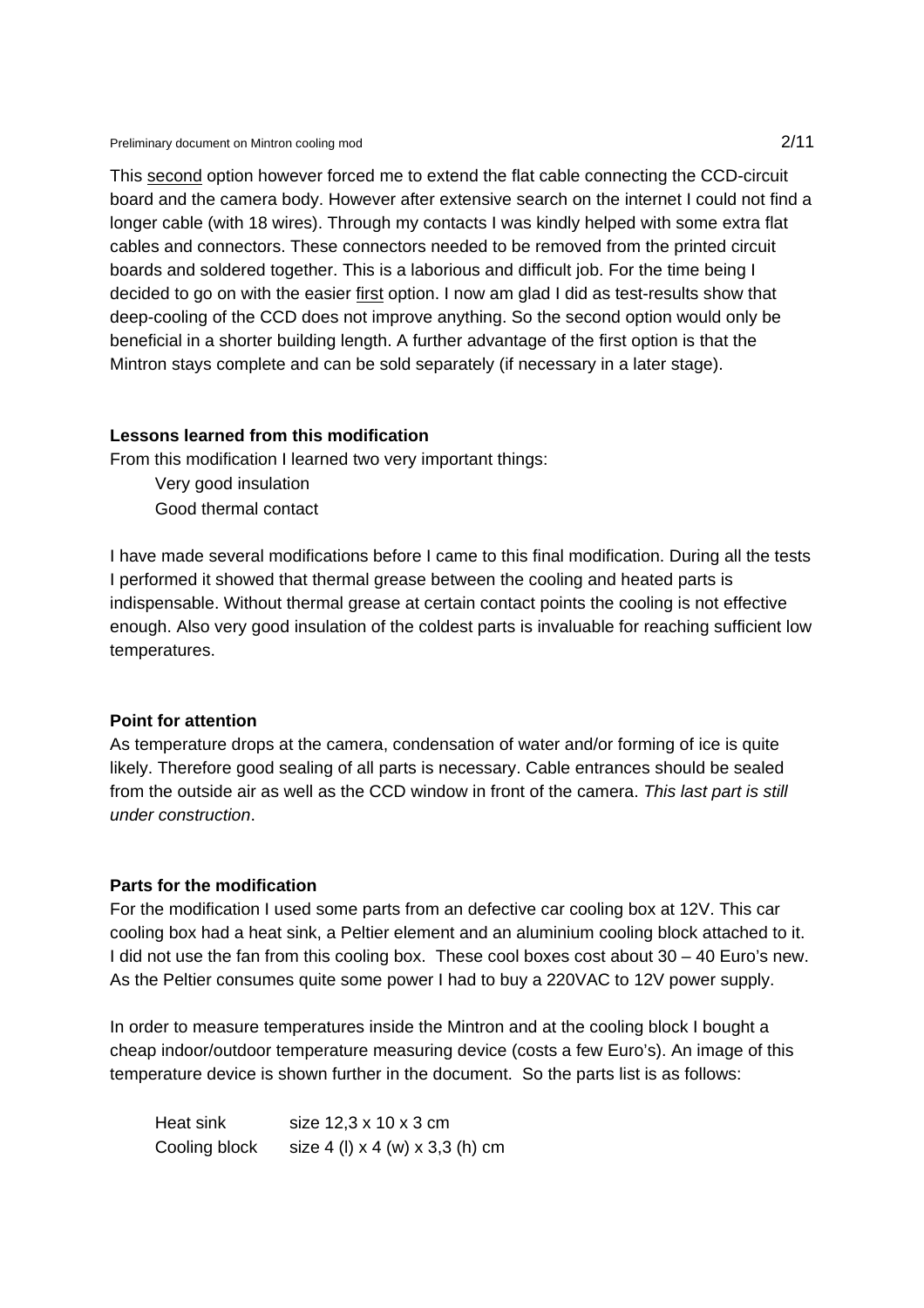Preliminary document on Mintron cooling mod<br>
3/11

Peltier cooling element

Size:  $4 \times 4$  cm Type : Melcor Thermoelectric cooler type CP1.4-127-06 Power consumption is 4,7A at 12V Fan size 9 x 9 cm 2600 rpm and 32,5 dB(A). Air displacement 78,8 m<sup>3</sup>/h Power consumption 12V and 0,23A I have chosen one with the lowest rpm and lowest dB(A) in order to have as low noise levels as possible. 12V or 220 V is of course up to anyone's one choice. Most important is the amount of air displacement. With this rating I reach the temperatures stated further on. 12V power supply 6A Thermal grease - any brand Indoor/outdoor temperature sensors – any brand PVC box or boxes - any which suits.

I have two boxes one 11,5 (I) x 9 (w) x 8 (h) cm and one 6 (I) x 6 (w) x 3,5 (h)

### **Costs**

The costs for this modification are of course strongly dependant on which parts are already available, but in order to give some indication I have listed indicative costs below. Heat sink + cooling block (from a new cooling box)  $\sim$  40 Euro's Peltier element  $\sim$  20 – 30 Euro's

Thermal grease  $\sim$  5 Euro's  $12 \text{ V} - 6 \text{ A}$  Power supply  $\sim 40 \text{ Euro's}$  $\epsilon$  = Fan  $\sim$  15 – 20 Euro's Temperature indoor/outdoor sensors ~ 5 Euro's PVC boxes  $\sim$  9-15 Euro's  $\sim$  5 Euro's

Total costs  $\sim$  100 – 150 Euro's

### **Cooling box for the Mintron**

I used the 11,5 x 9 x 8 cm PVC-box to install the Mintron. As this box was just a little bit too short to accommodate also the BNC signal connector, the 12V power supply connector and the RS-232 remote control connectors I attached (glued) a small PVC box to the big box (see image 1).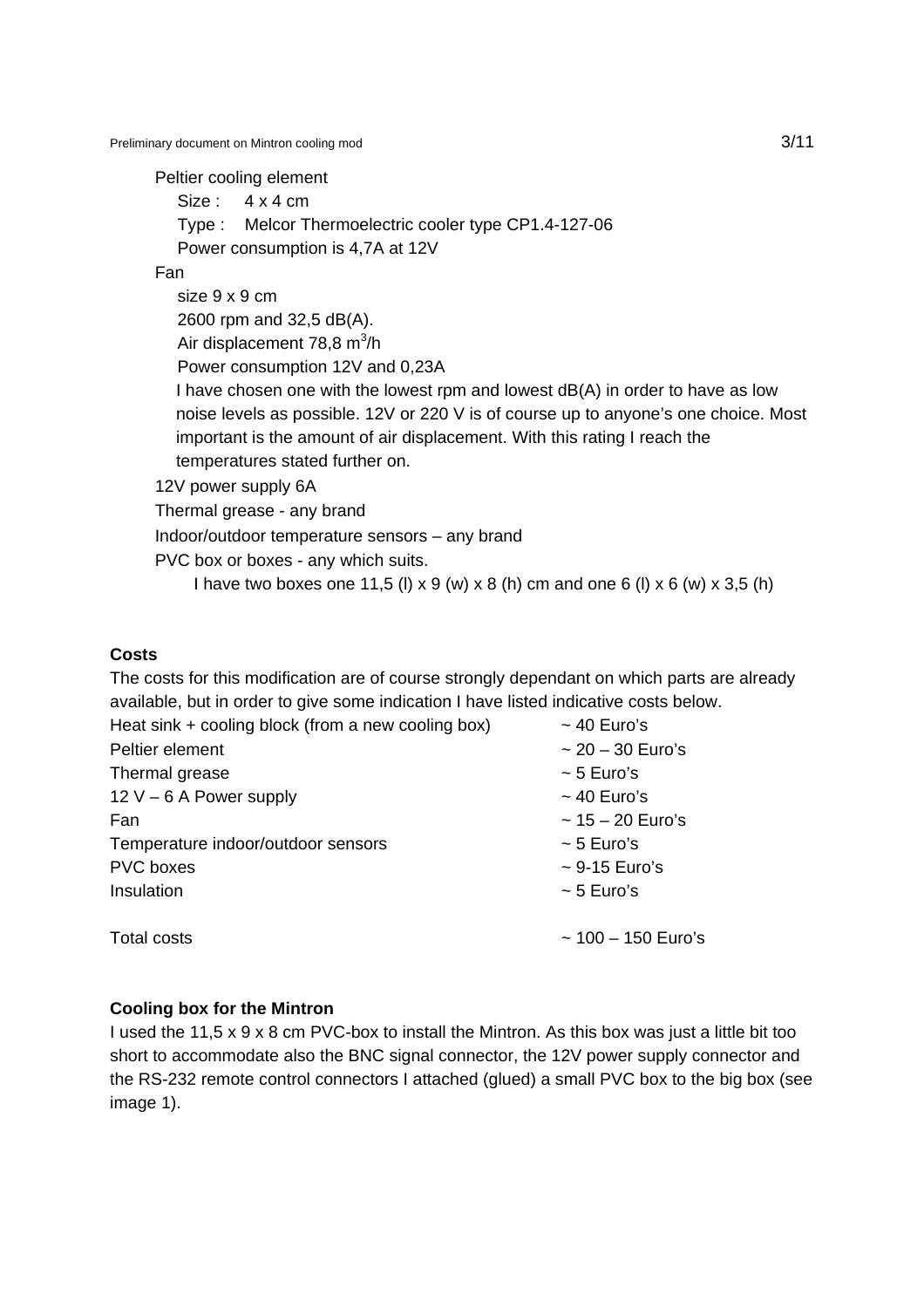

Image 1 PVC boxes with the necessary holes for the cooling block, the 1.25" adapter and cable connectors

### **Heat sink and cooling block**

The heat sink, Peltier element and cooling block are shown in image 2.



Image 2 Heat sink, Peltier element and cooling block. The Peltier element (not visible, only the wires connected to it) is mounted under the cooling block.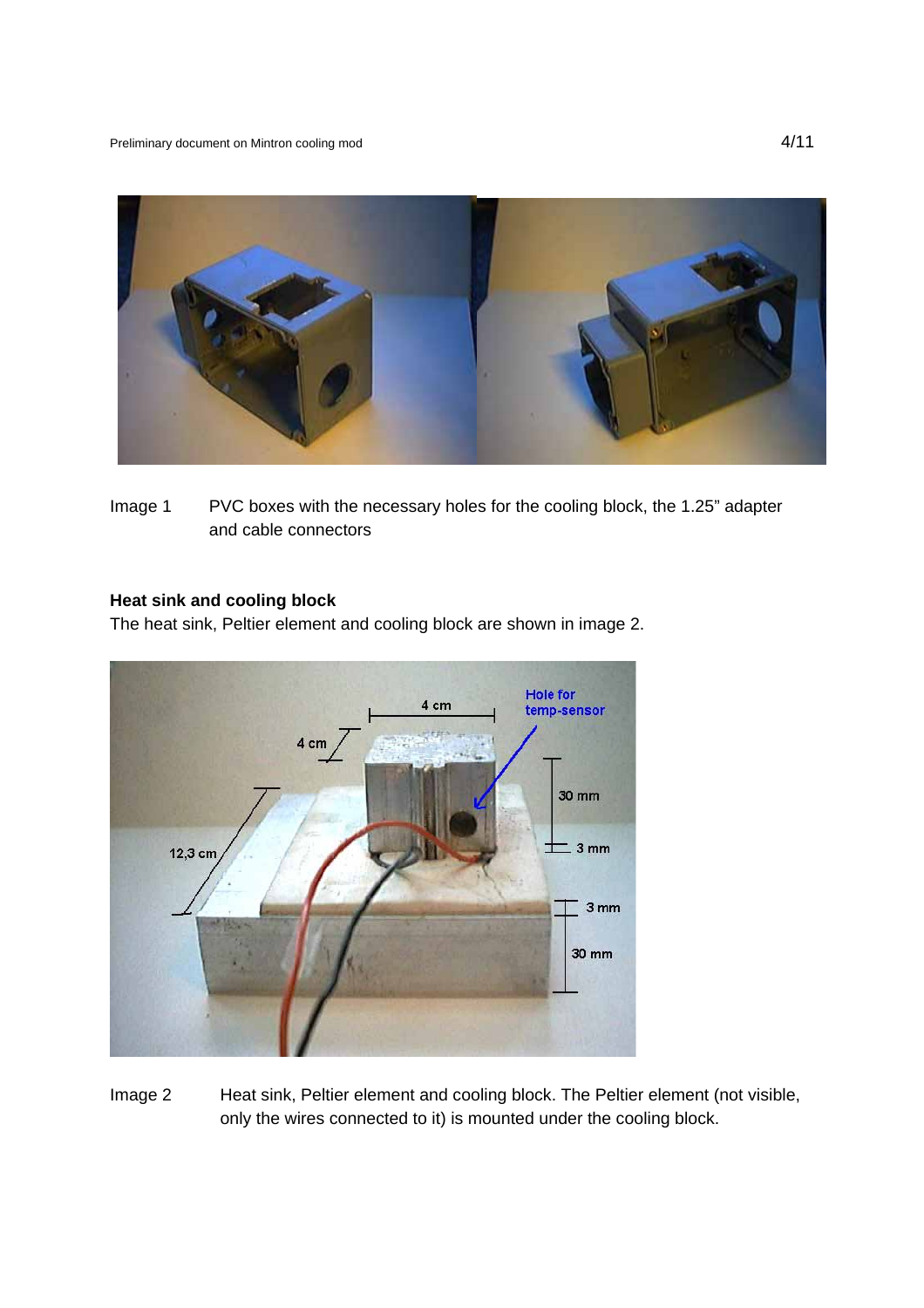Preliminary document on Mintron cooling mod<br>
5/11

#### **Temperature indoor/outdoor sensor**

I needed two sensors, one for measuring the cooling block temperature and one for measuring the temperature inside the Mintron. Therefore I removed one temperature sensor from of the in/outdoor temperature device (see image 3).



Image 3 Indoor/outdoor temperature sensor device (LEFT - already mounted to the lid of the PVC box). RIGHT: temperature sensor in front of the Mintron, which was removed from the indoor/outdoor temperature device.

In image 4 details of the outdoor temperature sensor are shown which was used for measuring the temperature inside the cooling block.

| And material indication | doubodratudadantadantaday |
|-------------------------|---------------------------|
|                         |                           |
|                         |                           |

Image 4 Outdoor temperature sensor with scale in cm's. LEFT : Front view. RIGHT: Back view

The mounting of the indoor temperature sensor in the Mintron is shown in image 5.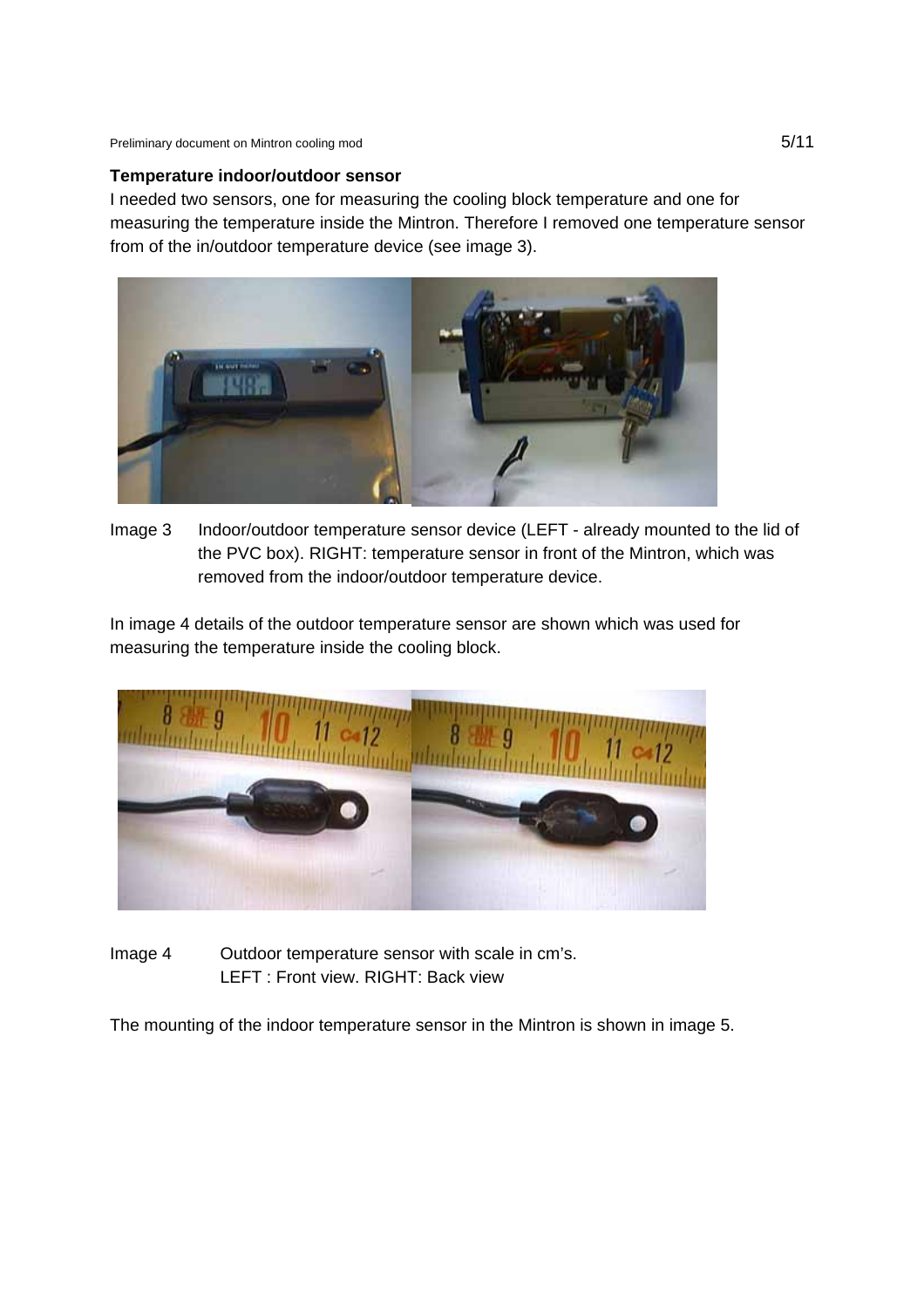Preliminary document on Mintron cooling mod<br>
6/11



Image 5 Mounting of the temperature sensor between the casing and CCD circuit board. The red cap which is seen below the temperature sensor is another modification on me which is not relevant for thsi project.

### **Sealing of the CCD window** *(to be completed)*

### *This point of the modification is still under construction.*

For the sealing of the CCD window several options are possible. One is that a permanent window (1.25") is screwed and glued to the 1.25" adapter. However then the possibility to change the focal ratio is very limited. I am now thinking of applying a window just behind the brass part in front of the CCD window.

At this moment I have not yet decided which window I will install. I have searched the internet and found one supplier with several windows. It is however difficult to find out if the offered windows are coated for anti reflection.

The following windows are provided by ASTROVID (www.astrovid.com) type : "clear filter" at their search engine:

- 1. Astrodon Tru-Balance 1.25 Inch Clear Filter with NO IR Blocking
- 2. Schuler CL Clear filter w/o IR Blocking
- 3. True Technology 1.25 Inch Clear Filter
- 4. Optec Clear Filter Window

Price ranges from \$20 to \$80. Thickness of the windows varies and no hard evidence if these filters have anti-reflection (AR) coating.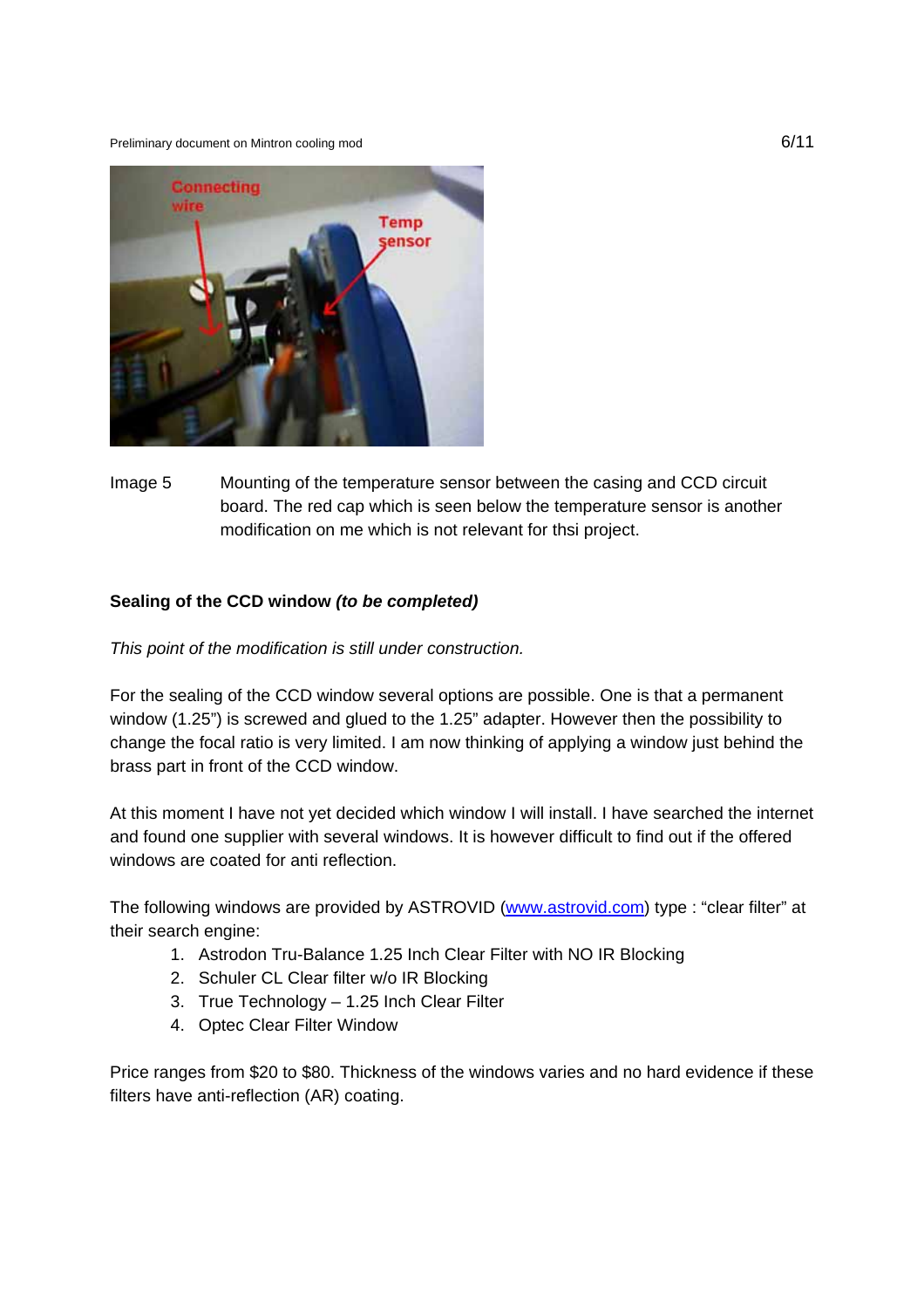Preliminary document on Mintron cooling mod<br>
2/11

# **Mounting and assembling the cooling block and the Mintron**

In image 6 (left) the principle of mounting the complete unit is shown. Please note that the contact between the cooling block and Mintron is tight and has thermal grease between it.



Image 6 Mounting of the cooling unit on top of the Mintron (left). Please note that there is thermal grease between the cooling block and the Mintron. Right: Complete with insulation.

The cooling unit is attached to the box by means of two screws. The fan is attached to the heat sink with long screws ending in the heat sink itself.

The amp-off mod switch has been removed from the Mintron and has been mounted on the small box. From test it shows that the wire extensions induce some pick-up noise in the image. *An improvement for this will be given in the final document.* 

A description of my amp-off mod can be found at: http://www.dd1us.de/astro%20downloads.html (see August 29<sup>th</sup> 2004) or at http://homepage.ntlworld.com/c.rogers/mintron/HS%20Report%20on%20amp-off.doc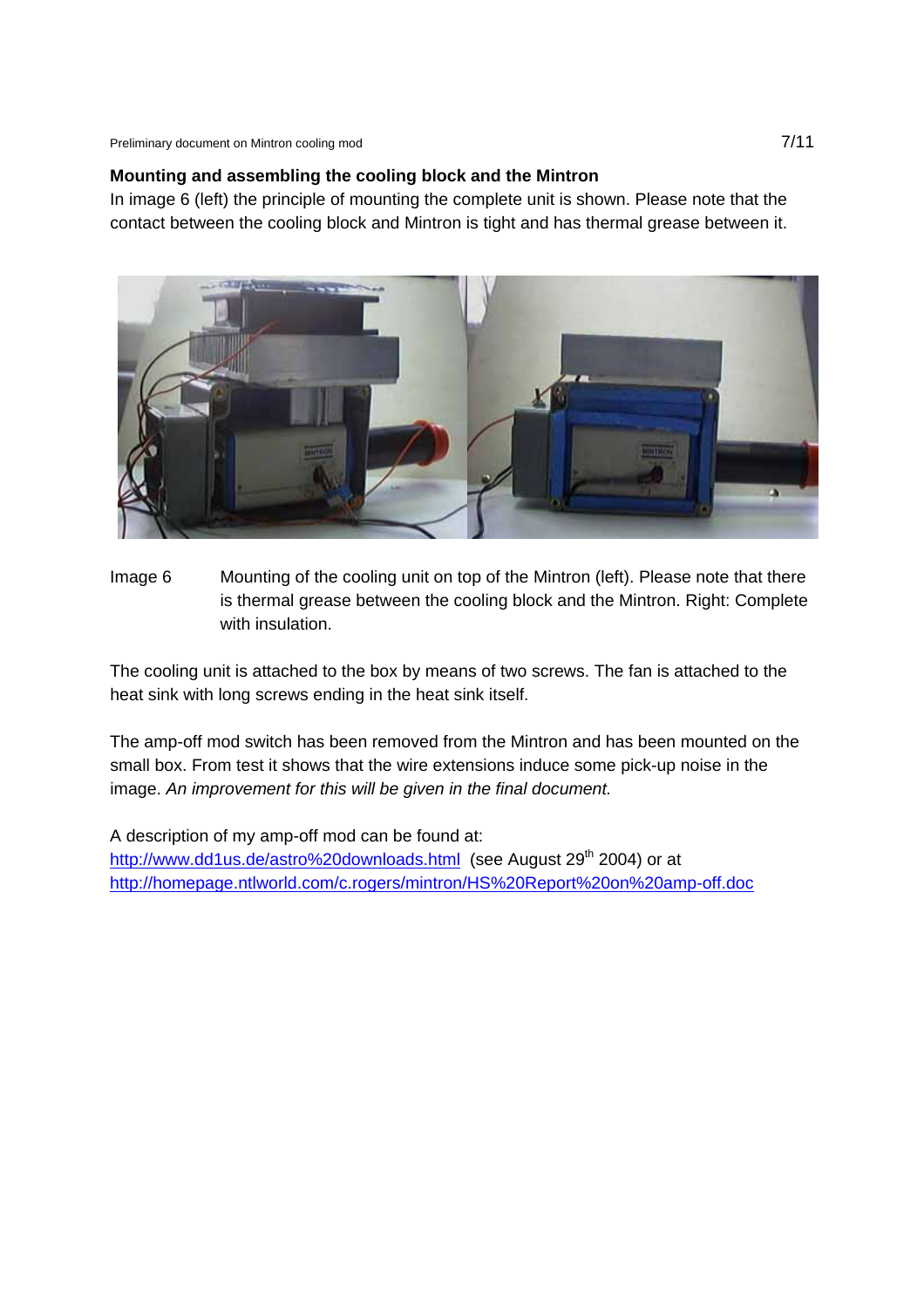Preliminary document on Mintron cooling mod<br>
8/11

### In image 7 the complete unit is shown.



Image 7 The completed unit is shown. LEFT: side view. RIGHT back view.

Please note that the side cover has insulation at the back as well.

### **Cooling test results (***more to be added)*

In table 1 test results on the cooling are given.

| Temperatures in °C   |               |        |           |        |
|----------------------|---------------|--------|-----------|--------|
| Ambient<br>air       | Camera off    |        | Camera on |        |
|                      | Cooling block | Camera | Cooling   | Camera |
|                      | temp          |        | block     |        |
| $\cdots$             |               |        |           |        |
| $\cdots$             |               |        |           |        |
| 14                   | $-14$         | $-12$  | $-12$     | -6     |
| $\cdots$             |               |        |           |        |
| $\sim$ $\sim$ $\sim$ |               |        |           |        |

Table 1 Cooling test results with the unit

### **Image test results** *(more to be added)*

During the preliminary tests I have been taking dark frames during the cooling of the Mintron. In order to minimize statistical variations in the results I have stacked 10 images (each 2,56 seconds) with AstroVideo. The amplifier was off during the imaging. The images were measured (histograms) in AIP4WIN. As the analyzed data could not be exported from this program, I have screen captured the analyzed data.

On the next page the results are presented.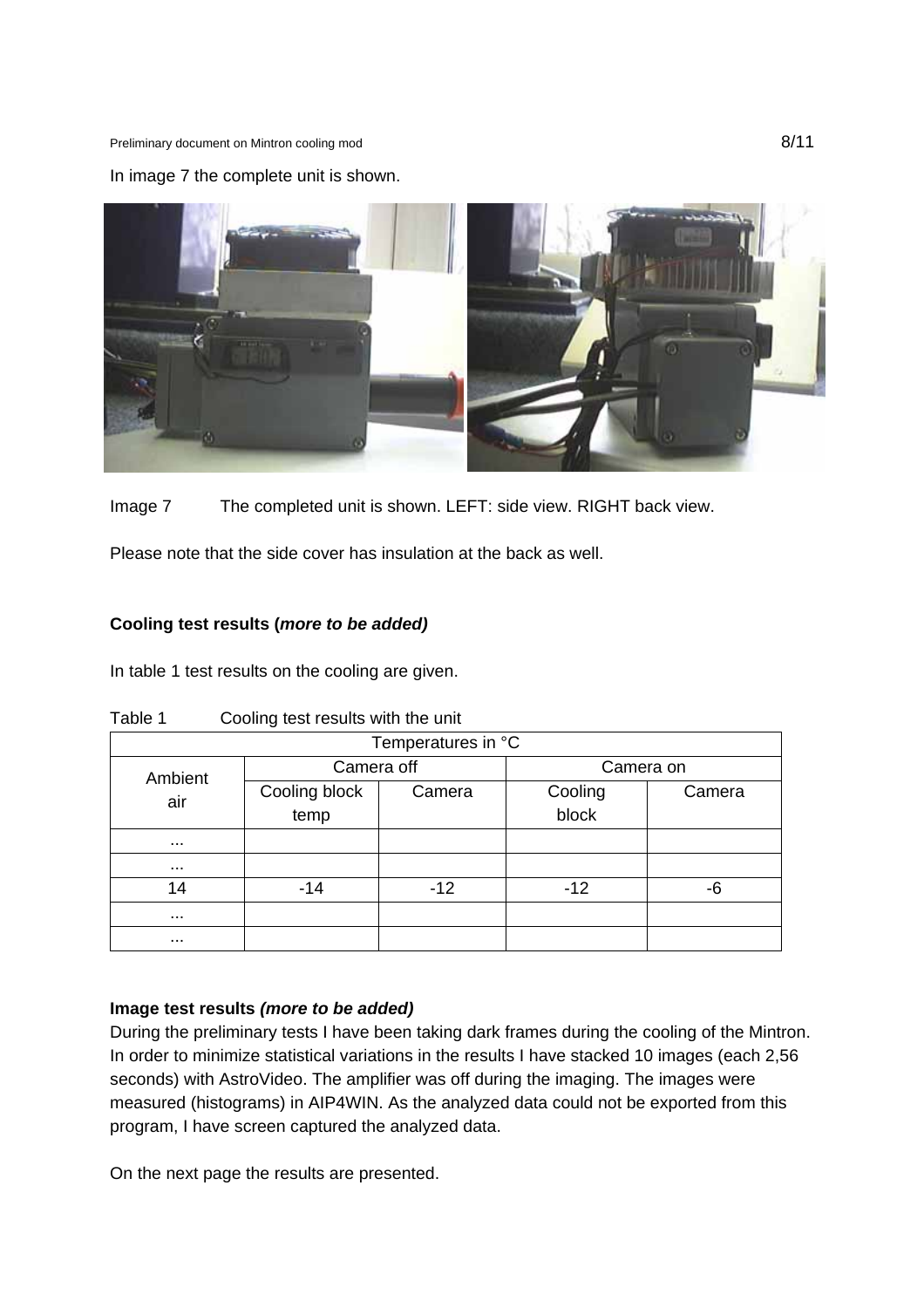Preliminary document on Mintron cooling mod<br>
9/11



# Image 8 Effect of cooling from 28 °C to 10 °C (10 stacked images, amp-off)



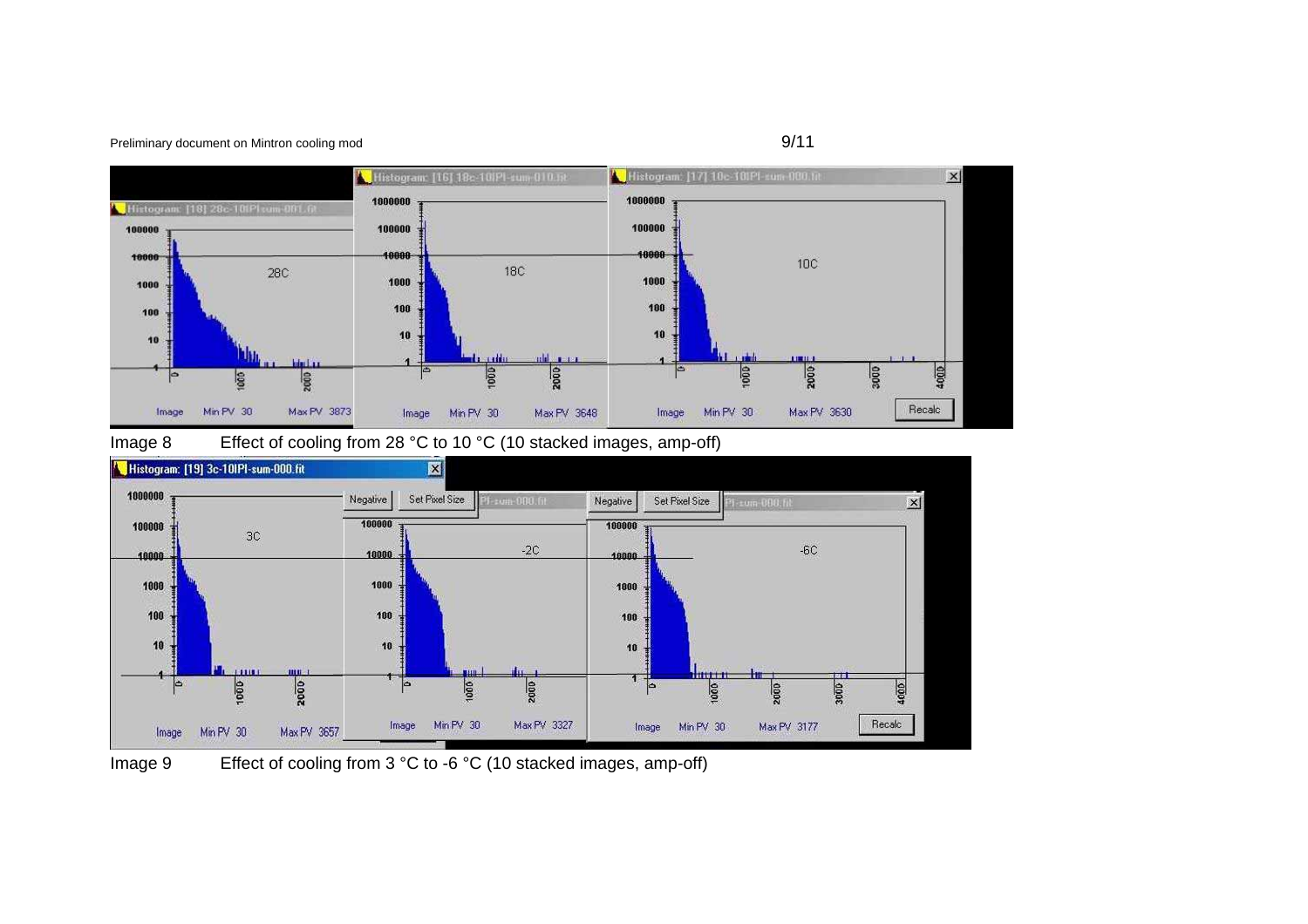

Image 10 Effect of prolonged cooling at -6 °C to -7 °C (10 stacked images, amp-off) for about 1,5 hours.